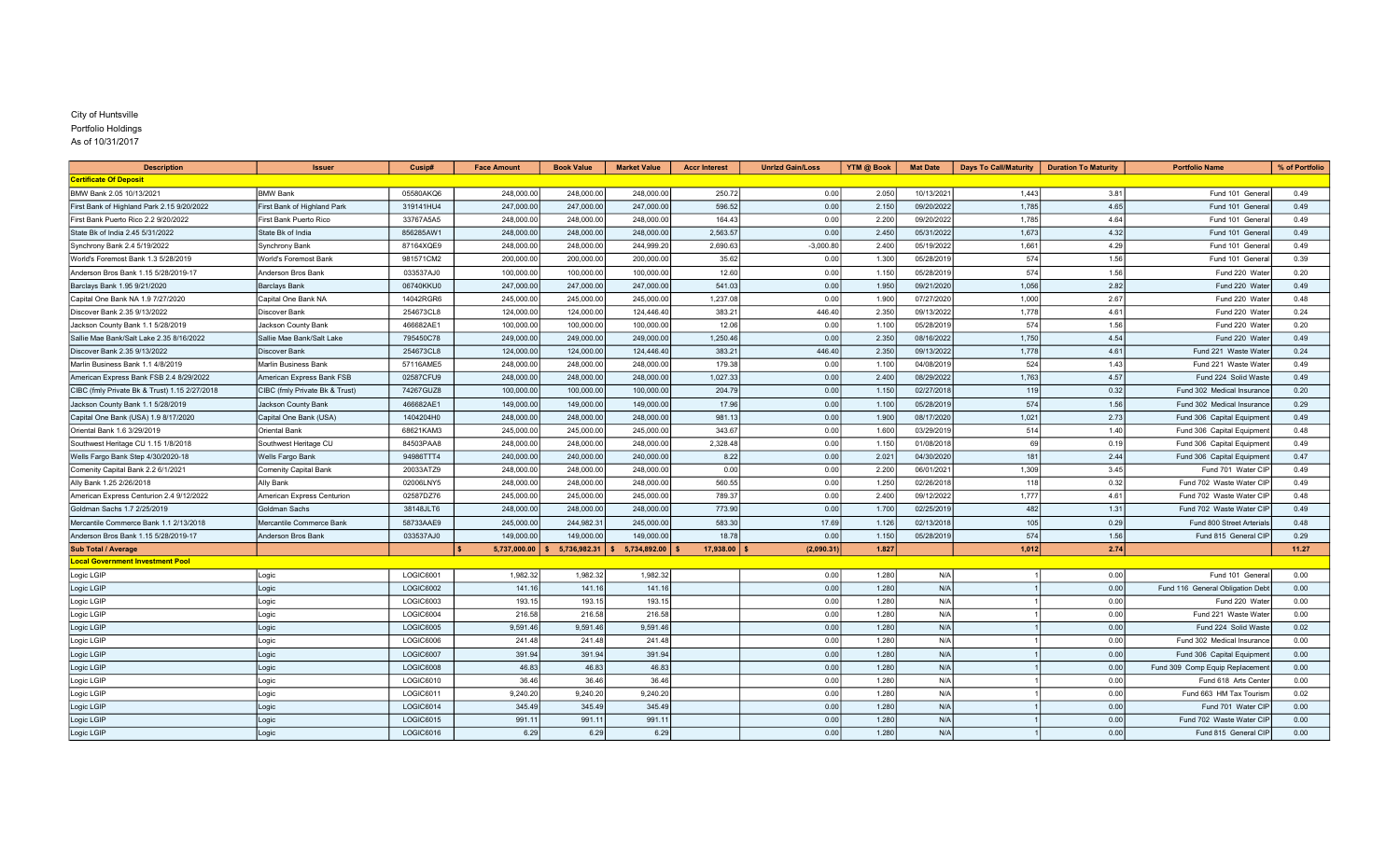| <b>Description</b>                               | <b>Issuer</b>                     | <b>CUSIP/Ticker</b> | <b>Face Amount</b> | <b>Book Value</b> | <b>Market Value</b> | <b>Accr Interest</b> | <b>Unrizd Gain/Loss</b> | YTM @ Book | <b>Mat Date</b> | <b>Days To Call/Maturity</b> | <b>Duration To Maturity</b> | <b>Portfolio Name</b>                   | % of Portfolio |
|--------------------------------------------------|-----------------------------------|---------------------|--------------------|-------------------|---------------------|----------------------|-------------------------|------------|-----------------|------------------------------|-----------------------------|-----------------------------------------|----------------|
| <b>Texas CLASS LGIP</b>                          | <b>Texas CLASS</b>                | <b>CLASS0005</b>    | 3,333.5            | 3,333.52          | 3,333.5             |                      | 0.00                    | 1.270      | N/A             |                              | 0.00                        | Fund 101 Genera                         | 0.01           |
| <b>Texas CLASS LGIF</b>                          | <b>Texas CLASS</b>                | <b>CLASS0004</b>    | 154,366.47         | 154,366.47        | 154,366.4           |                      | 0.00                    | 1.270      | N/A             |                              | 0.00                        | Fund 116 General Obligation Deb         | 0.30           |
| Texas CLASS LGIP                                 | <b>Texas CLASS</b>                | <b>CLASS0030</b>    | 388,737.22         | 388,737.22        | 388,737.2           |                      | 0.00                    | 1.270      | N/A             |                              | 0.00                        | Fund 220 2007 Water I &                 | 0.76           |
| <b>Texas CLASS LGIP</b>                          | <b>Texas CLASS</b>                | <b>CLASS0031</b>    | 54,668.78          | 54,668.78         | 54,668.7            |                      | 0.00                    | 1.270      | N/A             |                              | 0.00                        | Fund 220 2007 Water Reserv              | 0.11           |
| Texas CLASS LGIP                                 | <b>Texas CLASS</b>                | <b>CLASS0008</b>    | 804,855.01         | 804,855.01        | 804,855.0           |                      | 0.00                    | 1.270      | N/A             |                              | 0.00                        | Fund 220 Wate                           | 1.58           |
| Texas CLASS LGIP                                 | <b>Texas CLASS</b>                | <b>CLASS0009</b>    | 656,983.30         | 656,983.30        | 656,983.30          |                      | 0.00                    | 1.270      | N/A             |                              | 0.00                        | Fund 221 Waste Wate                     | 1.29           |
| <b>Texas CLASS LGIP</b>                          | <b>Texas CLASS</b>                | <b>CLASS0025</b>    | 552,009.72         | 552,009.72        | 552.009.7           |                      | 0.00                    | 1.270      | N/A             |                              | 0.00                        | Fund 221 Nov 2002   & \$                | 1.08           |
| <b>Texas CLASS LGIF</b>                          | <b>Texas CLASS</b>                | <b>CLASS0007</b>    | 352,735.18         | 352,735.18        | 352,735.1           |                      | 0.00                    | 1.270      | N/A             |                              | 0.00                        | Fund 224 Solid Wast                     | 0.69           |
| Texas CLASS LGIP                                 | Texas CLASS                       | <b>CLASS0027</b>    | 478,610.42         | 478,610.42        | 478,610.4           |                      | 0.00                    | 1.270      | N/A             |                              | 0.00                        | Fund 302 Medical Insuranc               | 0.94           |
| <b>Texas CLASS LGIP</b>                          | <b>Texas CLASS</b>                | <b>CLASS0022</b>    | 287,594.27         | 287,594.27        | 287,594.2           |                      | 0.00                    | 1.270      | N/A             |                              | 0.00                        | Fund 306 Capital Equipmen               | 0.56           |
| <b>Texas CLASS LGIF</b>                          | <b>Texas CLASS</b>                | <b>CLASS0054</b>    | 45,292.14          | 45,292.14         | 45,292.14           |                      | 0.00                    | 1.270      | N/A             |                              | 0.00                        | Fund 309 Comp Equip Replacemen          | 0.09           |
| Texas CLASS LGIP                                 | <b>Texas CLASS</b>                | <b>CLASS0024</b>    | 90,611.20          | 90,611.20         | 90,611.20           |                      | 0.00                    | 1.270      | N/A             |                              | 0.00                        | Fund 461 Cemetery Endowmen              | 0.18           |
| Texas CLASS LGIP                                 | <b>Texas CLASS</b>                | <b>CLASS0033</b>    | 5,029.6            | 5,029.61          | 5,029.61            |                      | 0.00                    | 1,270      | N/A             |                              | 0.00                        | Fund 602 Court Technology               | 0.01           |
| <b>Texas CLASS LGIF</b>                          | Texas CLASS                       | CLASS0011           | 6.46               | 6.46              | 6.46                |                      | 0.00                    | 1.270      | N/A             |                              | 0.00                        | Fund 609 Airpor                         | 0.00           |
| Texas CLASS LGIP                                 | Texas CLASS                       | <b>CLASS0034</b>    | 4,032.38           | 4,032.38          | 4,032.3             |                      | 0.00                    | 1.270      | N/A             |                              | 0.00                        | Fund 610 Library SRF                    | 0.01           |
| <b>Texas CLASS LGIF</b>                          | <b>Texas CLASS</b>                | <b>CLASS0036</b>    | 40,280.19          | 40,280.19         | 40,280.1            |                      | 0.00                    | 1.270      | N/A             |                              | 0.00                        | Fund 612 - PD School Resource Office    | 0.08           |
| Texas CLASS LGIP                                 | Texas CLASS                       | <b>CLASS0038</b>    | 20,118.50          | 20,118.50         | 20,118.5            |                      | 0.00                    | 1.270      | N/A             |                              | 0.00                        | Fund 614 Police Grants SRF              | 0.04           |
| Texas CLASS LGIP                                 | <b>Texas CLASS</b>                | <b>CLASS0041</b>    | 25,166.77          | 25, 166.77        | 25,166.7            |                      | 0.00                    | 1.270      | N/A             |                              | 0.00                        | Fund 618 Arts Cente                     | 0.05           |
| <b>Texas CLASS LGIF</b>                          | <b>Texas CLASS</b>                | <b>CLASS0045</b>    | 8.47               | 8.47              | 8.47                |                      | 0.00                    | 1.270      | N/A             |                              | 0.00                        | Fund 630 TIRZ #                         | 0.00           |
| Texas CLASS LGIF                                 | <b>Texas CLASS</b>                | CLASS0046           | 44,285.43          | 44,285.4          | 44,285.4            |                      | 0.00                    | 1.270      | N/A             |                              | 0.00                        | Fund 663 HM Tax Tourisr                 | 0.09           |
| Texas CLASS LGIP                                 | Texas CLASS                       | <b>CLASS0020</b>    | 86,358.45          | 86,358.45         | 86,358.4            |                      | 0.00                    | 1.270      | N/A             |                              | 0.00                        | Fund 701 Water CIF                      | 0.17           |
| <b>Texas CLASS LGIP</b>                          | <b>Texas CLASS</b>                | <b>CLASS0021</b>    | 500,546.9          | 500,546.91        | 500,546.9           |                      | 0.00                    | 1.270      | N/A             |                              | 0.00                        | Fund 702 Waste Water CIF                | 0.98           |
| Texas CLASS LGIP                                 | <b>Texas CLASS</b>                | CLASS0048           | 1,212,274.58       | 1,212,274.58      | 1,212,274.58        |                      | 0.00                    | 1.270      | N/A             |                              | 0.00                        | Fund 703 Water CIP R&R                  | 2.38           |
| Texas CLASS LGIP                                 | <b>Texas CLASS</b>                | <b>CLASS0060</b>    | 2,411,500.90       | 2,411,500.90      | 2,411,500.90        |                      | 0.00                    | 1.270      | N/A             |                              | 0.00                        | Fund 704 Water Projs - Bonds            | 4.74           |
| Texas CLASS LGIF                                 | <b>Texas CLASS</b>                | <b>CLASS0028</b>    | 34,566.4           | 34,566.4          | 34,566.4            |                      | 0.00                    | 1.270      | N/A             |                              | 0.00                        | Fund 711 2002 WW Debt CII               | 0.07           |
| Texas CLASS LGIF                                 | <b>Texas CLASS</b>                | <b>CLASS0061</b>    | 1,789,039.6        | 1,789,039.6       | 1,789,039.6         |                      | 0.00                    | 1.270      | N/A             |                              | 0.00                        | Fund 712 WW Prop 3 - bond               | 3.51           |
| <b>Texas CLASS LGIP</b>                          | <b>Texas CLASS</b>                | <b>CLASS0049</b>    | 477,526.1          | 477,526.1         | 477,526.1           |                      | 0.00                    | 1.270      | N/A             |                              | 0.00                        | Fund 724 Solid Waste Transfer Station   | 0.94           |
| Texas CLASS LGIP                                 | Texas CLASS                       | <b>CLASS0058</b>    | 214,423.28         | 214,423.28        | 214,423.28          |                      | 0.00                    | 1.270      | N/A             |                              | 0.00                        | Fund 724 SW Transfer Station I & S      | 0.42           |
| <b>Texas CLASS LGIP</b>                          | <b>Texas CLASS</b>                | <b>CLASS0059</b>    | 212,449.57         | 212,449.57        | 212,449.57          |                      | 0.00                    | 1.270      | N/A             |                              | 0.00                        | Fund 724 SW Transfer Station Rsve       | 0.42           |
| Texas CLASS LGIP                                 | <b>Texas CLASS</b>                | <b>CLASS0050</b>    | 2,043,014.90       | 2,043,014.90      | 2,043,014.90        |                      | 0.00                    | 1.270      | N/A             |                              | 0.00                        | Fund 800 Street Arterial                | 4.01           |
| <b>Texas CLASS LGIF</b>                          | <b>Texas CLASS</b>                | <b>CLASS0051</b>    | 149,339.95         | 149,339.9         | 149,339.9           |                      | 0.00                    | 1.270      | N/A             |                              | 0.00                        | Fund 814 Sidewalks CII                  | 0.29           |
| Texas CLASS LGIP                                 | <b>Texas CLASS</b>                | <b>CLASS0029</b>    | 1,139,420.33       | 1,139,420.3       | 1,139,420.3         |                      | 0.00                    | 1.270      | N/A             |                              | 0.00                        | Fund 815 General CII                    | 2.24           |
| Texas CLASS LGIP                                 | <b>Texas CLASS</b>                | <b>CLASS0062</b>    | 1,412,746.00       | 1,412,746.00      | 1,412,746.00        |                      | 0.00                    | 1.270      | N/A             |                              | 0.00                        | Fund 816 Police/Fire Facilities - Bonds | 2.77           |
| <b>Texas CLASS LGIP</b>                          | <b>Texas CLASS</b>                | <b>CLASS0052</b>    | 284,349.90         | 284,349.90        | 284,349.90          |                      | 0.00                    | 1.270      | N/A             |                              | 0.00                        | Fund 842 IS Computer CIF                | 0.56           |
| Texas CLASS LGIP                                 | <b>Texas CLASS</b>                | <b>CLASS0053</b>    | 9,150.00           | 9,150.00          | 9,150.00            |                      | 0.00                    | 1.270      | N/A             |                              | 0.00                        | Fund 860 Cem Projs/Grants/Dor           | 0.02           |
| <b>Texas CLASS LGIF</b>                          | <b>Texas CLASS</b>                | <b>CLASS0057</b>    | 233,830.94         | 233,830.9         | 233,830.9           |                      | 0.00                    | 1.270      | N/A             |                              | 0.00                        | Fund 900 Land Acquisition               | 0.46           |
| <b>TexPool Prime LGIF</b>                        | <b>FexPool Prime</b>              | TXPPRIME0045        | 149.2              | 149.2             | 149.2               |                      | 0.00                    | 1.260      | N/A             |                              | 0.00                        | Fund 711 2002 WW Debt CI                | 0.00           |
| TexPool Prime LGIF                               | TexPool Prime                     | TXPPRIME0024        | 9,292,197.93       | 9,292,197.93      | 9,292,197.9         |                      | 0.00                    | 1.260      | N/A             |                              | 0.00                        | Texpool - Operating                     | 18.25          |
| <b>Sub Total / Average</b>                       |                                   |                     | 25,535,034.53      | \$25,535,034.53   | \$25,535,034.53     | $\sim$               | ١s<br>÷.                | 1.266      |                 |                              | 0.00                        |                                         | 50.16          |
| <b>Municipal</b>                                 |                                   |                     |                    |                   |                     |                      |                         |            |                 |                              |                             |                                         |                |
| Allen Cnty IN Redev Dist 1.75 11/15/2018         | Allen Cnty IN Redev Dist          | 01752AFC4           | 110,000.00         | 110,102.29        | 109,791.00          | 887.64               | $-311.29$               | 1.658      | 11/15/2018      | 380                          | 1.03                        | Fund 101 Genera                         | 0.22           |
| City of Lubbock TX 1.23 2/15/2018                | City of Lubbock TX                | 549188QY9           | 500,000.00         | 500,098.98        | 499,800.00          | 1,298.33             | $-298.98$               | 1.160      | 02/15/2018      | 107                          | 0.29                        | Fund 101 Genera                         | 0.98           |
| Dallas Ft Worth TX Int'l Arpt 3 11/1/2018        | Dallas Ft Worth TX Int'l Arpt     | 235036U65           | 190,000.0          | 192,497.0         | 193,401.0           | 2,850.00             | 903.9                   | 1.631      | 11/01/201       | 366                          | 0.98                        | Fund 101 Gener                          | 0.37           |
| East Orange NJ Cap Impr 2.217 4/1/2018           | East Orange NJ Cap Impr           | 274137K64           | 230,000.00         | 230, 187.74       | 229,908.00          | 424.92               | $-279.74$               | 2.011      | 04/01/2018      | 152                          | 0.42                        | Fund 101 Genera                         | 0.45           |
| Florida Hurricane Catastrophe Rev 2.995 7/1/2020 | Florida Hurricane Catastrophe Rev | 34074GDH4           | 900,000.00         | 919,467.53        | 915,570.00          | 8,985.00             | $-3,897.53$             | 2.150      | 07/01/2020      | 974                          | 2.56                        | Fund 101 Genera                         | 1.77           |
| Florida St Brd of Admin 2.163 7/1/2019           | Florida St Brd of Admin           | 341271AA2           | 700,000.00         | 704,087.34        | 701,820.00          | 5,047.00             | $-2,267.34$             | 1.801      | 07/01/2019      | 608                          | 1.63                        | Fund 101 Genera                         | 1.37           |
| Florida St Brd of Admin 2.638 7/1/2021           | Florida St Brd of Admin           | 341271AC8           | 1,000,000.00       | 1,011,771.47      | 1,012,400.00        | 8,793.33             | 628.53                  | 2.300      | 07/01/202       | 1,339                        | 3.49                        | Fund 101 Genera                         | 1.96           |
| Florida St Hurricane Fund 2.107 7/1/201          | Florida St Hurricane Fund         | 34074GDG6           | 125,000.00         | 125,452.26        | 125,225.00          | 877.92               | $-227.26$               | 1.550      | 07/01/201       | 243                          | 0.66                        | Fund 101 Gener                          | 0.25           |
| Fresno Cnty CA Pension Obligation 0 8/15/2021    | Fresno Cnty CA Pension Obligation | 358266BY9           | 250,000.00         | 228,426.38        | 225,375.0           | 0.00                 | $-3,051.38$             | 2.401      | 08/15/202       | 1,384                        | 3.79                        | Fund 101 Gener                          | 0.49           |
| Fresno Cnty CA Pensn Oblig 2.488 8/15/2019       | Fresno Cnty CA Pensn Oblig        | 358266CQ5           | 450,000.00         | 455,340.34        | 451,845.00          | 2.363.60             | $-3,495.34$             | 1.800      | 08/15/201       | 653                          | 1.75                        | Fund 101 Genera                         | 0.88           |
| Laredo Cmnty College Dist 3 8/1/2018             | Laredo Cmnty College Dist         | 516826JM7           | 95,000.00          | 96,385.82         | 96,301.5            | 712.50               | $-84.32$                | 1.030      | 08/01/2018      | 274                          | 0.74                        | Fund 101 Gener                          | 0.19           |
| Licking Heights OH Sch Distr 1.2 12/1/2017       | Licking Heights OH Sch Distr      | 531677LN0           | 100,000.00         | 100.008.09        | 99.950.00           | 500.00               | $-58.09$                | 1.100      | 12/01/2017      | 31                           | 0.08                        | Fund 101 Genera                         | 0.20           |